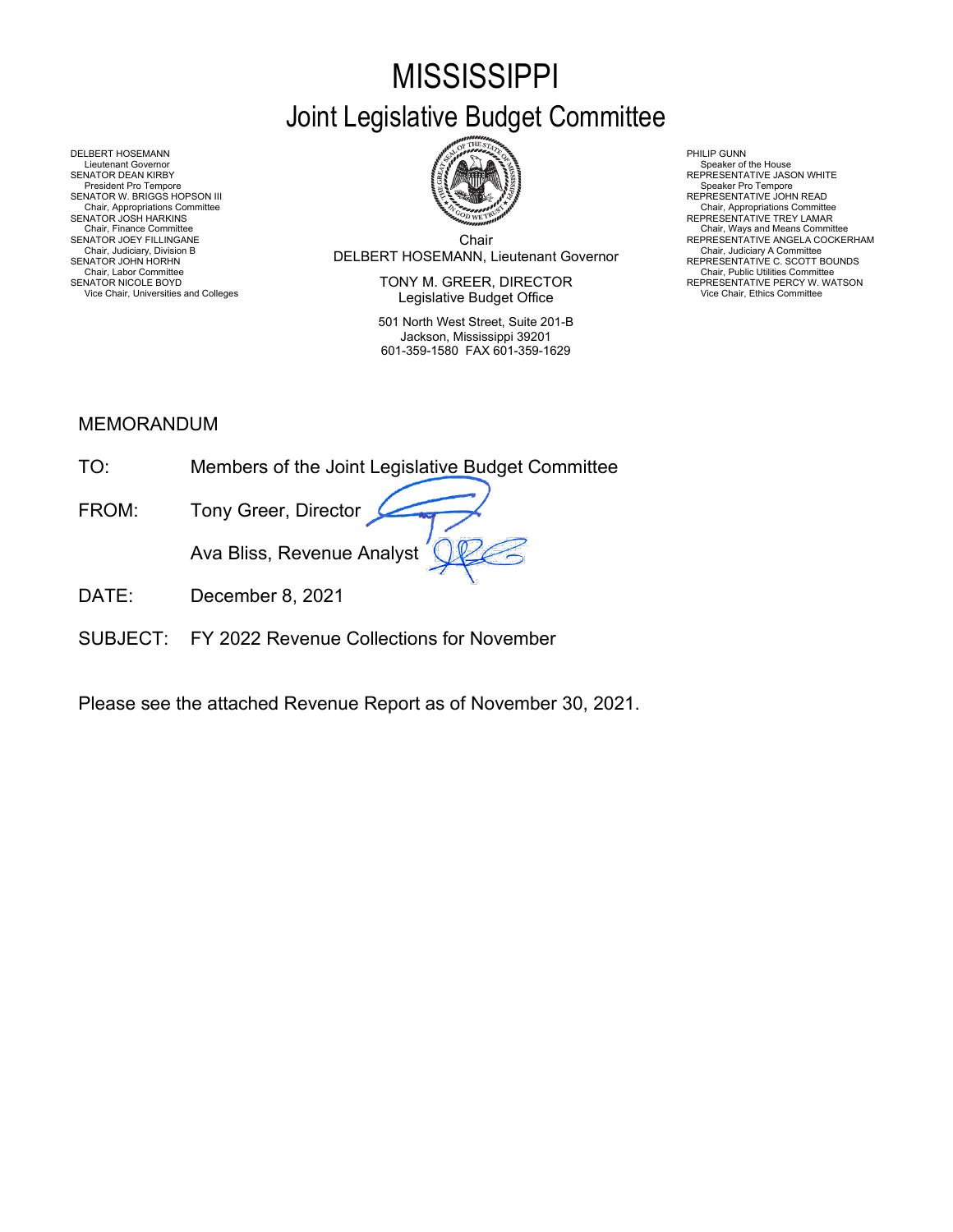

Revenue Report – FY 2022

# November 2021



| <b>Source of Revenue Collections</b> | Month*  | <b>FYTD*</b> | Prior<br>Year** |
|--------------------------------------|---------|--------------|-----------------|
| Sales Tax                            | \$35.3  | \$96.7       | \$195.0         |
| Individual Income Tax                | 57.5    | 167.7        | 11.0            |
| Corporate Tax                        | 18.2    | 94.9         | $-19.8$         |
| Use Tax                              | 3.6     | 30.8         | 11.6            |
| <b>Gaming Tax</b>                    | 3.8     | 18.6         | 15.0            |
| <b>Total Collections</b>             | \$124.3 | \$438.5      | \$215.1         |



#### FY 2022

Total revenue collections for the month of November FY 2022 are \$124,250,345 or 30.48% above the sine die revenue estimate. Fiscal YTD revenue collections through November 2021 are \$438,463,674 or 18.89% above the sine die estimate. Fiscal YTD total revenue collections through November 2021 are \$215,093,264 or 8.45% above the prior year's collections. The FY 2022 Sine Die Revenue Estimate is \$5,927,000,000.

*\*Figures in millions above or below the Sine Die estimate*

*\*\*Figures in millions above or below the prior year's actual collections*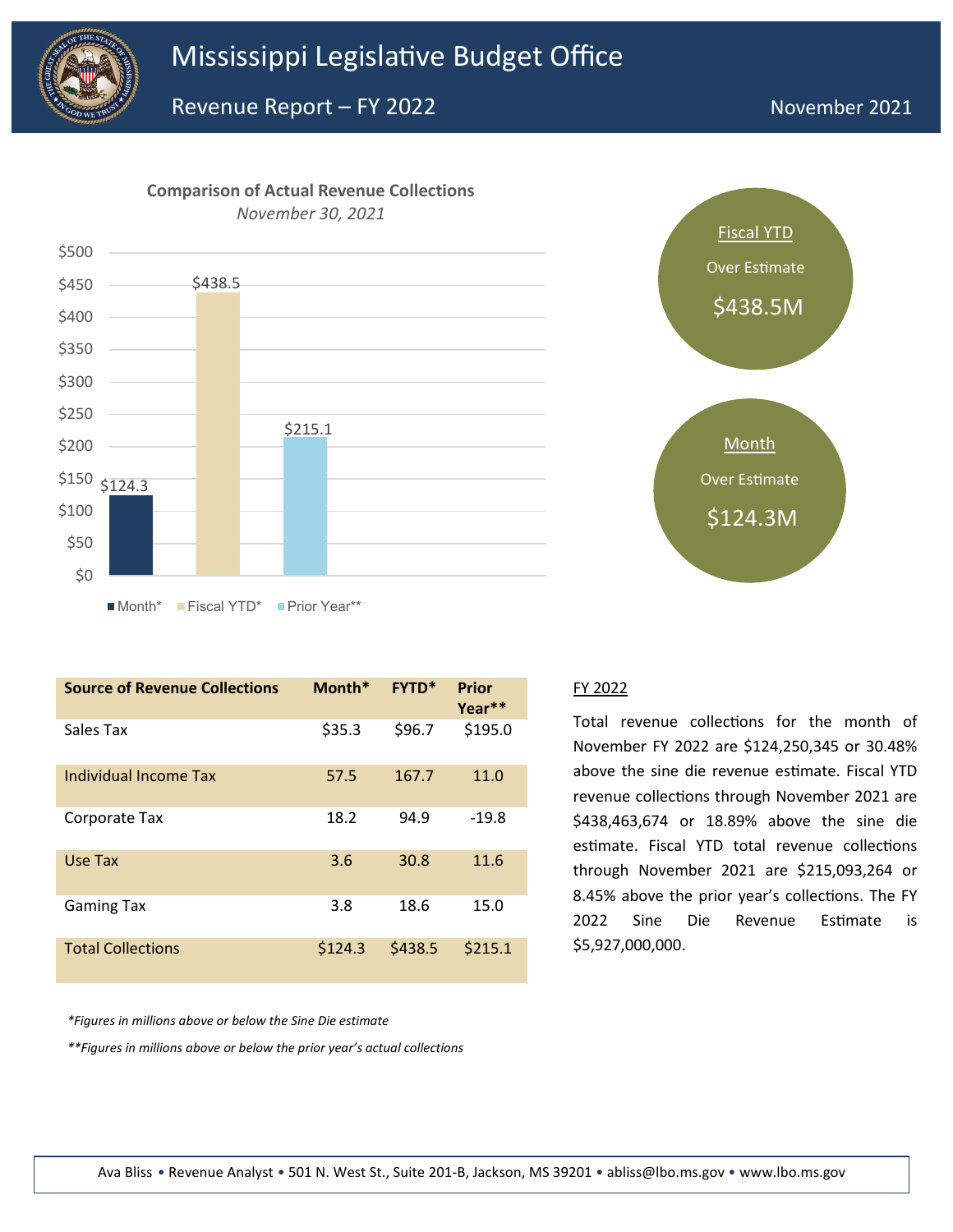

## **Comparison of Actual Revenue Collections by Tax Type**

*\*Figures in millions above or below the Sine Die estimate \*\*Figures in millions above or below the prior year's actual collections*

The graph above compares the actual revenue collections to the sine die revenue estimate for each of the main tax revenue sources. The figures reflect the amount the actual collections for Sales, Individual, Corporate, Use and Gaming taxes were above or below the estimate for the month and fiscal year-to-date. The graph also compares fiscal year-to-date actual collections to prior year actual collections, as of November 30, 2021.



Ava Bliss • Revenue Analyst • 501 N. West St., Suite 201-B, Jackson, MS 39201 • abliss@lbo.ms.gov • [www.lbo.ms.gov](http://www.mississippi.edu/urc)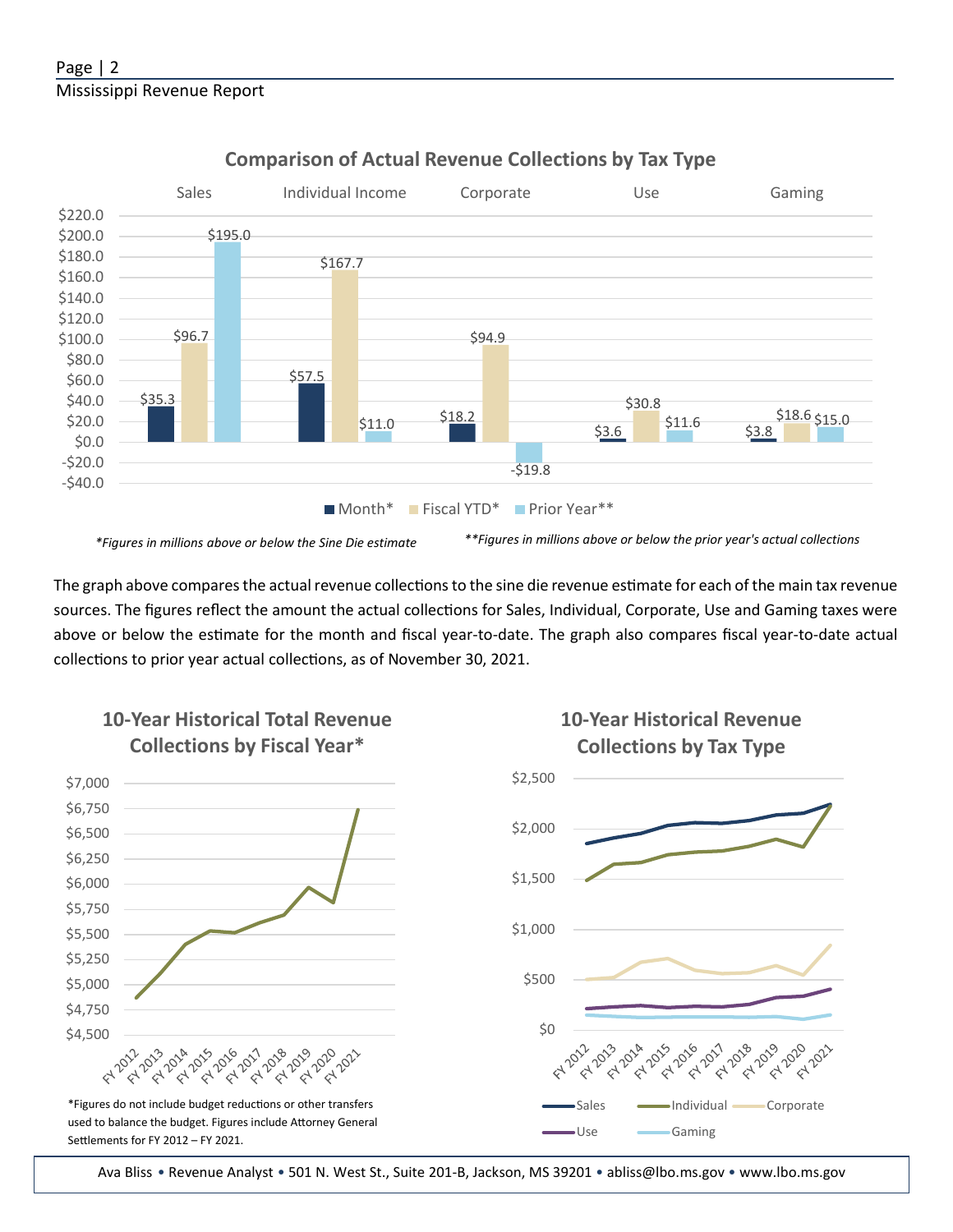#### Page | 3

Mississippi Revenue Report

Below is a chart showing FY 2022 year-to-date collections compared to prior year-to-date collections.

|                                        |                         |                         | <b>Over/(Under) Prior Year</b> |          |  |
|----------------------------------------|-------------------------|-------------------------|--------------------------------|----------|--|
| <b>Source of Revenue Collections</b>   | FY 2021 July - November | FY 2022 July - November | Amount (\$)                    | % Change |  |
| Sales Tax                              | \$824,711,327           | \$1,019,724,402         | \$195,013,075                  | 23.65%   |  |
| Individual Income Tax                  | 954,929,474             | 965,955,105             | 11,025,631                     | 1.15%    |  |
| Corporate Income Tax                   | 199,969,641             | 180,192,576             | (19,777,065)                   | $-9.89%$ |  |
| Use Tax                                | 169,041,578             | 180,672,968             | 11,631,391                     | 6.88%    |  |
| <b>Insurance Premium Tax</b>           | 126,985,104             | 126,005,291             | (979, 812)                     | $-0.77%$ |  |
| Tobacco, ABC & Beer                    | 120,364,745             | 115,030,700             | (5,334,045)                    | $-4.43%$ |  |
| Oil & Gas Severance                    | 6,777,996               | 12,043,119              | 5,265,123                      | 77.68%   |  |
| <b>Gaming Tax</b>                      | 54,081,472              | 69,103,347              | 15,021,876                     | 27.78%   |  |
| Other Dept. of Revenue                 | 19,847,351              | 19,123,253              | (724,098)                      | $-3.65%$ |  |
| <b>Other Than Dept. of Revenue</b>     | 67,643,821              | 71,593,587              | 3,949,766                      | 5.84%    |  |
| Sub-Total                              | 2,544,352,510           | 2,759,444,351           | 215,091,841                    | 8.45%    |  |
| <b>All Other Transfers/Collections</b> | 0                       | 1,423                   | 1,423                          | 100.0%   |  |
| <b>Total</b>                           | \$2,544,352,510         | \$2,759,445,774         | \$215,093,264                  | 8.45%    |  |



| <b>Economic Statistics:</b> |  |
|-----------------------------|--|
|-----------------------------|--|

| <b>Unemployment Rate</b> |                                    |                     |           |          |
|--------------------------|------------------------------------|---------------------|-----------|----------|
|                          | Latest                             | Change              | Frequency | Date     |
| <b>Mississippi</b>       | 5.5%                               | $-0.3$              | Monthly   | Oct-21   |
| <b>United States</b>     | 4.6%                               | $-0.2$              | Monthly   | $Oct-21$ |
|                          |                                    |                     |           |          |
| GDP (millions)           |                                    |                     |           |          |
|                          | Latest                             | Change <sup>*</sup> | Frequency | Date     |
| Mississippi              | 103,872                            | 4.5%                | Quarterly | 2021:02  |
| <b>United States</b>     | 19,368,300                         | 6.6%                | Quarterly | 2021:Q2  |
|                          |                                    |                     |           |          |
|                          | Mississippi Employment (thousands) |                     |           |          |
|                          | Latest                             | Change              | Frequency | Date     |
| <b>Total Nonfarm</b>     | 1,146.9                            | 0.7%                | Monthly   | $Oct-21$ |

Total Private 914.9 0.9% Monthly Oct-21

\*Annualized quarterly growth

\*Figures in millions.

November FY 2022 General Fund collections were \$54,939,097 or 11.52% over November FY 2021 actual collections. Sales tax collections for the month of November were above the prior year by \$29.6M. Individual income tax collections for the month of November were above the prior year by \$4.4M. Corporate income tax collections for the month of November were above the prior year by \$13M.

For a more detailed listed of revenue collections for the State of Mississippi, please see the atached MS Department of Finance and Administration's monthly Revenue Report.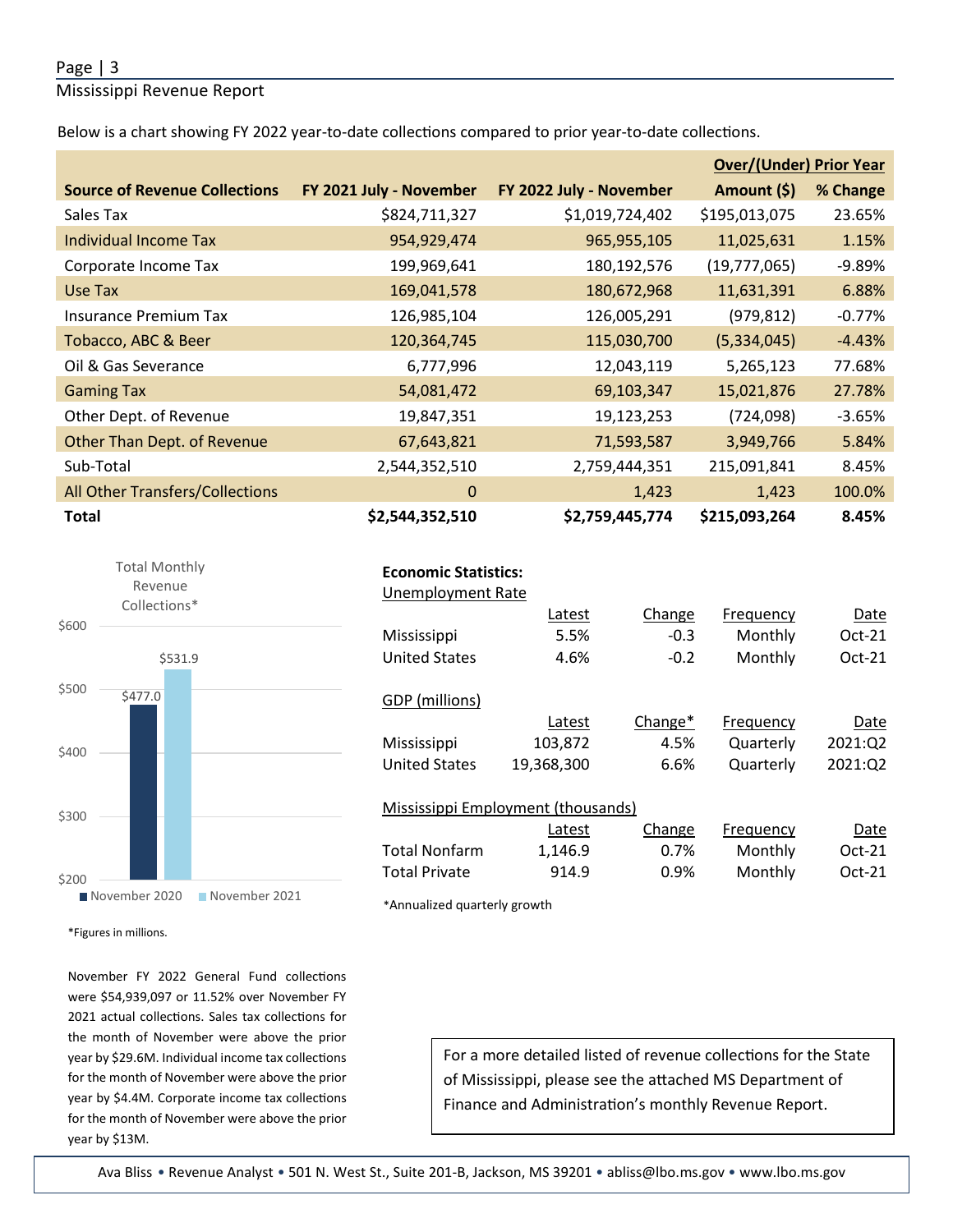# Mississippi Department of Finance and Administration Revenue Report

*As of November 30, 2021*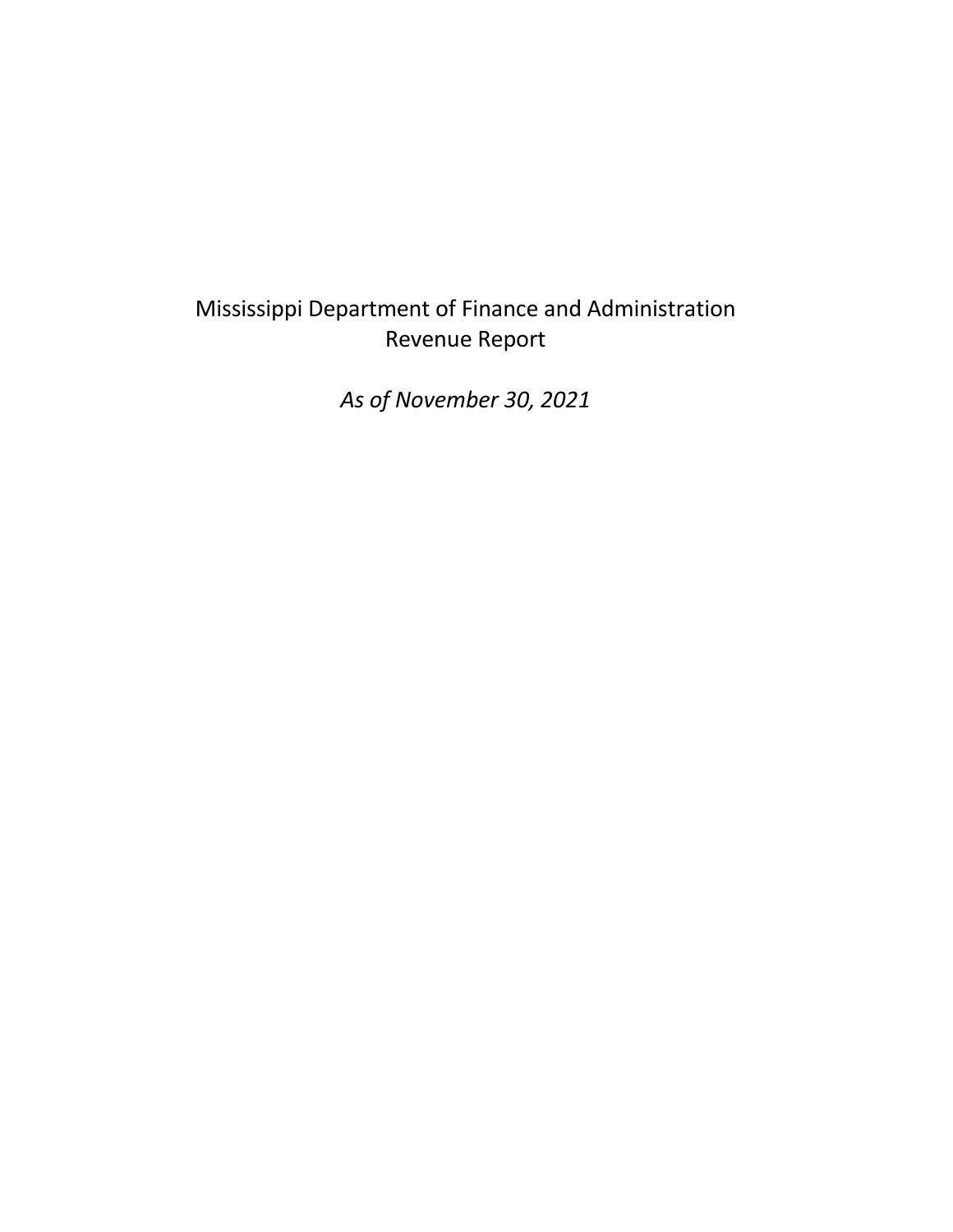Page 1

#### **FISCAL YEAR 2022**

|                                          |     |                    |                    | <b>STATE OF MISSISSIPPI</b> |                  |                    |                         |                |
|------------------------------------------|-----|--------------------|--------------------|-----------------------------|------------------|--------------------|-------------------------|----------------|
|                                          |     |                    | <b>ACTUAL</b>      |                             |                  | <b>ACTUAL</b>      | <b>OVER OR UNDER</b>    |                |
|                                          |     | <b>ACTUAL</b>      | <b>COLLECTIONS</b> | <b>ESTIMATE</b>             | <b>ESTIMATE</b>  | <b>COLLECTIONS</b> | <b>ESTIMATE TO DATE</b> |                |
|                                          |     | <b>COLLECTIONS</b> | $07-01-20$         | <b>FISCAL YEAR</b>          | $07-01-21$       | $07 - 01 - 21$     |                         |                |
| <b>SOURCE</b>                            |     | FY 2021            | $11-30-20$         | 2022                        | $11-30-21$       | $11-30-21$         | <b>AMOUNT</b>           | <b>PERCENT</b> |
| DEPT. OF REVENUE COLLECTIONS:            |     |                    |                    |                             |                  |                    |                         |                |
| SALES TAX (NET)                          | \$  | 2,244,361,161 \$   | 824,711,327 \$     | 2,243,900,000 \$            | 923,050,000 \$   | 1,019,724,402 \$   | 96,674,402              | 10.47%         |
| INDIVIDUAL INCOME TAX                    |     | 2,226,159,994      | 954,929,474        | 1,883,600,000               | 798,210,000      | 965, 955, 105      | 167,745,105             | 21.02%         |
| <b>CORPORATE INCOME TAX</b>              |     | 845,133,396        | 199,969,641        | 490,000,000                 | 85,250,000       | 180, 192, 576      | 94,942,576              | 111.37%        |
| <b>USE TAX</b>                           |     | 408,776,281        | 169,041,578        | 385,300,000                 | 149,910,000      | 180,672,968        | 30,762,968              | 20.52%         |
| <b>INSURANCE PREMIUM TAX</b>             |     | 339,282,412        | 126,985,104        | 331,400,000                 | 121,300,000      | 126,005,291        | 4,705,291               | 3.88%          |
| TOBACCO TAX                              |     | 145,655,089        | 62,567,801         | 140,900,000                 | 59,160,000       | 59,709,050         | 549,050                 | 0.93%          |
| <b>ABC DIVISION</b>                      |     | 108,762,661        | 45,321,413         | 94,000,000                  | 37,677,000       | 43,091,113         | 5,414,113               | 14.37%         |
| BEER AND WINE TAX                        |     | 29,370,688         | 12,475,531         | 29,000,000                  | 12,581,000       | 12,230,537         | (350, 463)              | $-2.79%$       |
| OIL SEVERANCE TAX                        |     | 16,416,775         | 6,206,047          | 15,000,000                  | 6,250,000        | 10,854,596         | 4,604,596               | 73.67%         |
| NATURAL GAS SEVERANCE TAX                |     | 1,766,228          | 571,949            | 1,800,000                   | 750,000          | 1,188,523          | 438,523                 | 58.47%         |
| <b>AUTO TAG FEES</b>                     |     | 13,262,073         | 5,853,113          | 9,300,000                   | 4,090,000        | 3,640,711          | (449, 289)              | $-10.99%$      |
| <b>INSTALLMENT LOAN TAX</b>              |     | 12,456,568         | 5,976,460          | 12,200,000                  | 6,095,000        | 7,433,010          | 1,338,010               | 21.95%         |
| PAYMENT IN LIEU OF TAX                   |     | 1,200,000          | $\theta$           | 1,200,000                   | $\mathbf{0}$     | $\mathbf{0}$       | $\mathbf{0}$            | $0.00\%$       |
| <b>MISCELLANEOUS</b>                     |     | 10,761,838         | 8,017,778          | 11,600,000                  | 8,680,000        | 8,049,532          | (630, 468)              | $-7.26%$       |
| <b>GAMING FEES &amp; TAXES</b>           |     | 153,724,705        | 54,081,472         | 120,000,000                 | 50,500,000       | 69,103,347         | 18,603,347              | 36.84%         |
| TOTAL DEPT. OF REVENUE:                  |     | 6,557,089,871      | 2,476,708,689      | 5,769,200,000               | 2,263,503,000    | 2.687,850,764      | 424,347,764             | 18.75%         |
| OTHER THAN DEPT. OF REVENUE COLLECTIONS: |     |                    |                    |                             |                  |                    |                         |                |
| <b>INTEREST ON INVESTMENTS</b>           |     | 12,815,386         | 5,806,532          | 12,500,000                  | 4,810,100        | 6,218,169          | 1,408,069               | 29.27%         |
| HIGHWAY SAFETY PATROL                    |     | 20,086,587         | 8,273,397          | 18,700,000                  | 7,808,000        | 8,064,686          | 256,686                 | 3.29%          |
| <b>INSURANCE TAX</b>                     |     | 38,451,153         | 15,507,227         | 30,000,000                  | 12,685,000       | 16,776,786         | 4,091,786               | 32.26%         |
| LICENSES, FEES, PERMITS                  |     | 62,296,152         | 20,669,449         | 52,000,000                  | 14,469,000       | 20,551,290         | 6,082,290               | 42.04%         |
| CRIME TAX/ASSESSMENT                     |     | 39,068,063         | 14,379,961         | 37,200,000                  | 14,565,000       | 15,514,875         | 949,875                 | 6.52%          |
| <b>MISCELLANEOUS</b>                     |     | 2,736,230          | 964,553            | 2,400,000                   | 827,000          | 2,528,632          | 1,701,632               | 205.76%        |
| <b>GAMING FEES &amp; TAXES</b>           |     | 4,728,093          | 2,042,702          | 5,000,000                   | 2,315,000        | 1,939,150          | (375, 850)              | $-16.24%$      |
| TOTAL OTHER THAN DOR:                    |     | 180, 181, 664      | 67,643,821         | 157,800,000                 | 57,479,100       | 71,593,587         | 14,114,487              | 24.56%         |
| <b>TOTAL GF - (Sine Die) COLLECTIONS</b> |     | 6,737,271,535      | 2,544,352,510      | 5,927,000,000               | 2,320,982,100    | 2,759,444,351      | 438,462,251             | 18.89%         |
| SETTLEMENTS/OTHER                        |     | 4,113,440          | $\Omega$           | $\Omega$                    | $\theta$         | 1,423              | 1,423                   | 100.00%        |
| <b>WCSR TRANSFER IN</b>                  |     |                    |                    |                             |                  |                    | $\Omega$                | $0.00\%$       |
| OTHER NON BUDGET TRANSFER IN             |     |                    |                    |                             |                  |                    |                         | $0.00\%$       |
| TRANSFER IN (BUD RED)                    |     |                    |                    |                             |                  |                    |                         | $0.00\%$       |
| OTHER BUDGETED GF COLLECTIONS            |     |                    |                    | $\Omega$                    |                  |                    |                         | $0.00\%$       |
| TOTAL GENERAL FUND:                      | \$. | 6,741,384,975 \$   | 2,544,352,510 \$   | 5.927,000,000 \$            | 2,320,982,100 \$ | 2,759,445,774 \$   | 438,463,674             | 18.89%         |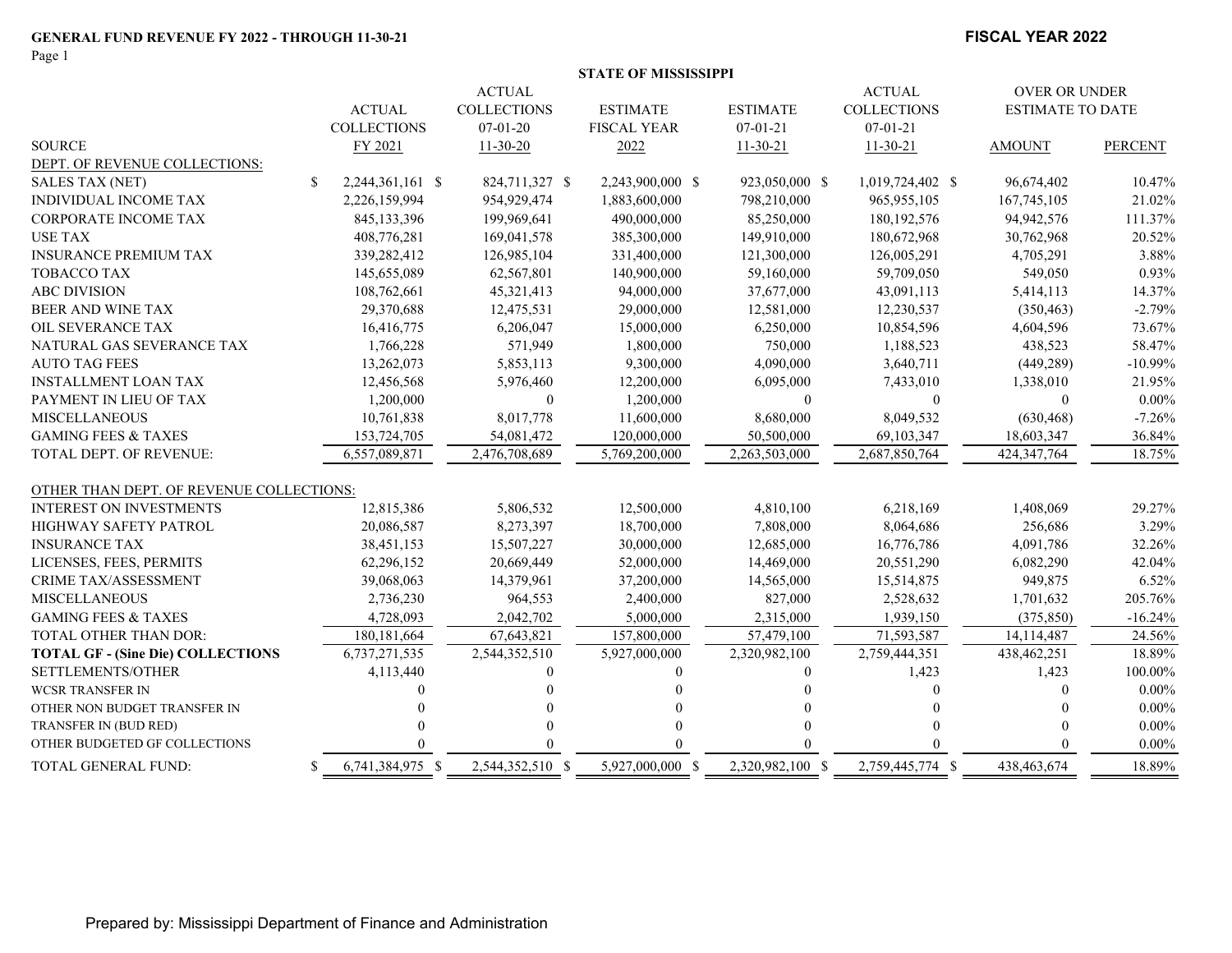#### **GENERAL FUND REVENUE FY 2022 - THROUGH 11-30-21 COMPARISON TO PRIOR YEAR COLLECTIONS** Page 2

|                                          |              |                |                | $07-01-20$       | $07 - 01 - 21$   | <b>INCREASE OR DECREASE</b> |                |
|------------------------------------------|--------------|----------------|----------------|------------------|------------------|-----------------------------|----------------|
|                                          |              | November       | November       | <b>TO</b>        | <b>TO</b>        | OVER OR UNDER PRIOR YEAR    |                |
| <b>SOURCE</b>                            |              | 2020           | 2021           | $11-30-20$       | $11 - 30 - 21$   | <b>AMOUNT</b>               | <b>PERCENT</b> |
| DEPT. OF REVENUE COLLECTIONS:            |              |                |                |                  |                  |                             |                |
| <b>SALES TAX (NET)</b>                   | $\mathbb{S}$ | 188,529,778 \$ | 218,115,368 \$ | 824,711,327 \$   | 1,019,724,402 \$ | 195,013,075                 | 23.65%         |
| INDIVIDUAL INCOME TAX                    |              | 198,202,554    | 202,600,713    | 954,929,474      | 965, 955, 105    | 11,025,631                  | 1.15%          |
| CORPORATE INCOME TAX                     |              | 8,895,678      | 21,928,518     | 199,969,641      | 180, 192, 576    | (19,777,065)                | $-9.89%$       |
| <b>USE TAX</b>                           |              | 34,235,095     | 35,551,969     | 169,041,578      | 180,672,968      | 11,631,391                  | 6.88%          |
| <b>INSURANCE PREMIUM TAX</b>             |              | 1,451,554      | 1,387,801      | 126,985,104      | 126,005,291      | (979, 812)                  | $-0.77%$       |
| <b>TOBACCO TAX</b>                       |              | 11,996,209     | 11,979,961     | 62,567,801       | 59,709,050       | (2,858,751)                 | $-4.57%$       |
| <b>ABC DIVISION</b>                      |              | 10,242,290     | 9,755,698      | 45,321,413       | 43,091,113       | (2,230,301)                 | $-4.92%$       |
| BEER AND WINE TAX                        |              | 2,132,200      | 2,411,070      | 12,475,531       | 12,230,537       | (244, 994)                  | $-1.96%$       |
| OIL SEVERANCE TAX                        |              | 1,147,824      | 2,343,851      | 6,206,047        | 10,854,596       | 4,648,549                   | 74.90%         |
| NATURAL GAS SEVERANCE TAX                |              | 39,452         | 309,614        | 571,949          | 1,188,523        | 616,574                     | 107.80%        |
| <b>AUTO TAG FEES</b>                     |              | 1,106,498      | 811,237        | 5,853,113        | 3,640,711        | (2,212,402)                 | $-37.80%$      |
| <b>INSTALLMENT LOAN TAX</b>              |              | 269,165        | 455,705        | 5,976,460        | 7,433,010        | 1,456,549                   | 24.37%         |
| PAYMENT IN LIEU OF TAX                   |              | $\theta$       | $\mathbf{0}$   | $\theta$         | $\theta$         | $\Omega$                    | $0.00\%$       |
| <b>MISCELLANEOUS</b>                     |              | 261,371        | 281,214        | 8,017,778        | 8,049,532        | 31,754                      | 0.40%          |
| <b>GAMING FEES &amp; TAXES</b>           |              | 7,547,558      | 12,815,528     | 54,081,472       | 69,103,347       | 15,021,876                  | 27.78%         |
| <b>TOTAL DEPT. OF REVENUE:</b>           |              | 466,057,225    | 520,748,249    | 2,476,708,689    | 2,687,850,764    | 211,142,074                 | 8.53%          |
| OTHER THAN DEPT. OF REVENUE COLLECTIONS: |              |                |                |                  |                  |                             |                |
| <b>INTEREST ON INVESTMENTS</b>           |              | 601,316        | 842,369        | 5,806,532        | 6,218,169        | 411,637                     | 7.09%          |
| HIGHWAY SAFETY PATROL                    |              | 1,466,462      | 1,565,932      | 8,273,397        | 8,064,686        | (208,711)                   | $-2.52%$       |
| <b>INSURANCE TAX</b>                     |              | 2,704,157      | 1,006,325      | 15,507,227       | 16,776,786       | 1,269,559                   | 8.19%          |
| LICENSES, FEES, PERMITS                  |              | 2,834,317      | 3,302,379      | 20,669,449       | 20,551,290       | (118, 159)                  | $-0.57%$       |
| <b>CRIME TAX/ASSESSMENT</b>              |              | 2,840,912      | 3,418,343      | 14,379,961       | 15,514,875       | 1,134,914                   | 7.89%          |
| <b>MISCELLANEOUS</b>                     |              | 353,085        | 924,948        | 964,553          | 2,528,632        | 1,564,079                   | 162.16%        |
| <b>GAMING FEES &amp; TAXES</b>           |              | 137,775        | 125,800        | 2,042,702        | 1,939,150        | (103, 552)                  | $-5.07\%$      |
| <b>TOTAL OTHER THAN:</b>                 |              | 10,938,023     | 11,186,097     | 67,643,821       | 71,593,587       | 3,949,766                   | 5.84%          |
| <b>TOTAL GF - (Sine Die) COLLECTIONS</b> |              | 476,995,248    | 531,934,345    | 2,544,352,510    | 2,759,444,351    | 215,091,841                 | 8.45%          |
| SETTLEMENTS/OTHER                        |              |                | 0              |                  | 1,423            | 1,423                       | 100.00%        |
| <b>WCSR TRANSFER IN</b>                  |              |                |                |                  | 0                | 0                           | $0.00\%$       |
| OTHER NON BUDGET TRANSFER IN             |              |                |                |                  |                  | 0                           | $0.00\%$       |
| TRANSFER IN (BUD RED)                    |              |                |                |                  |                  |                             | $0.00\%$       |
| OTHER BUDGETED GF COLLECTIONS            |              |                |                |                  | 0                |                             | $0.00\%$       |
| TOTAL GENERAL FUND:                      | \$           | 476,995,248 \$ | 531,934,345 \$ | 2,544,352,510 \$ | 2,759,445,774 \$ | 215,093,264                 | 8.45%          |